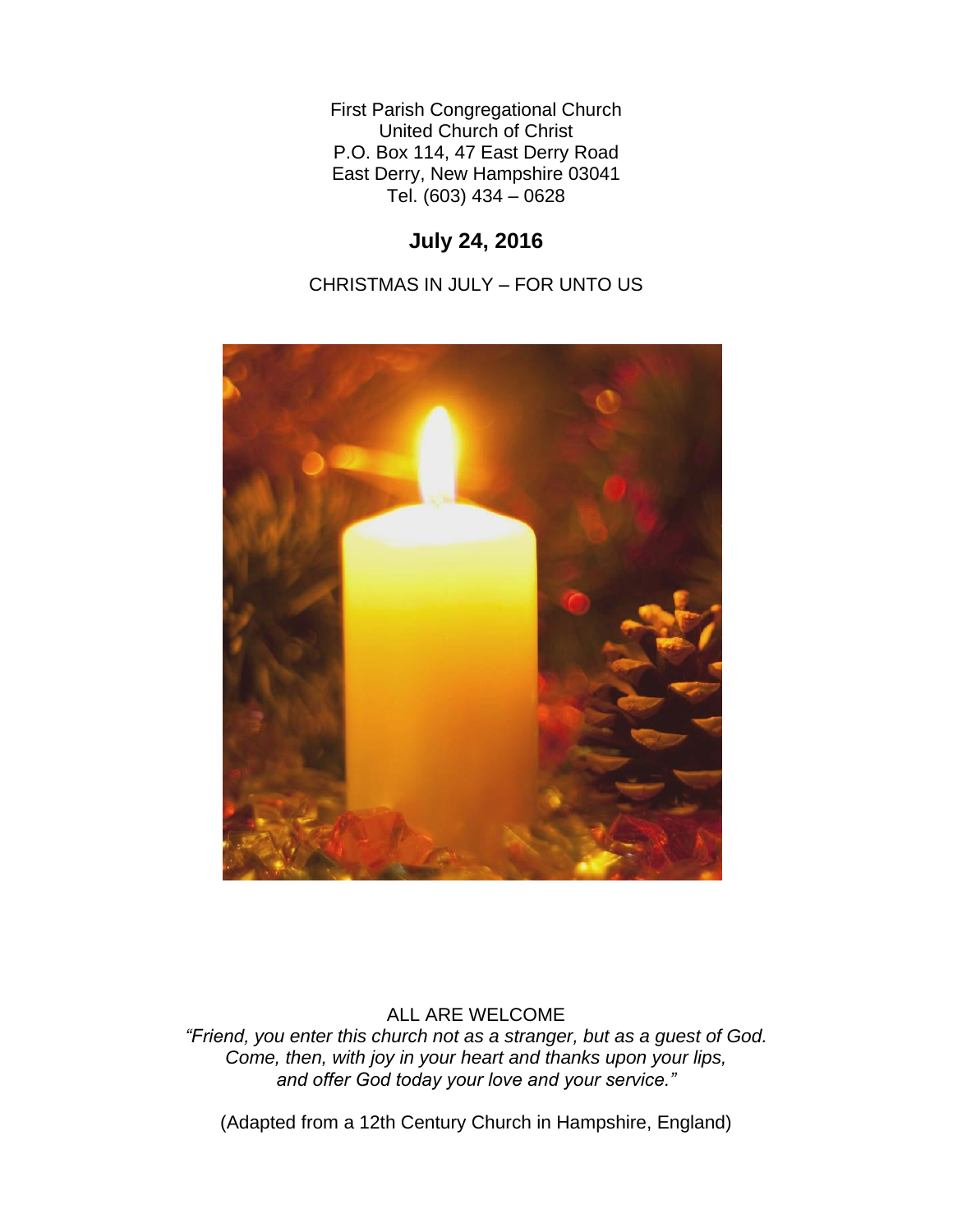### *July 24, 2016 MERRY CHRISTMAS*

**Jesus said:** '*Come, you that are blessed by my Father, inherit the kingdom prepared for you from the foundation of the world;* 

*for I was hungry and you gave me food, I was thirsty and you gave me something to drink, I was a stranger and you welcomed me,* 

*I was naked and you gave me clothing, I was sick and you took care of me, I was in prison and you visited me*.' (Matthew 25:34-36)

### **WE WELCOME ALL OF GOD'S CHILDREN**

WELCOME, ANNOUNCEMENTS & SHARING JOYS AND CONCERNS

#### **WE GATHER INTO THE PRESENCE OF GOD**

\*HYMN (see insert) *"O Come, All Ye Faithful"*

#### \*CALL TO WORSHIP

- One: Breaking forth into singing, all God's people. Hear the Good tidings of salvation and peace!
- **All: God has done marvelous things among us. Let us make a joyful noise together.**
- One: There is a new song in the air. The whole universe responds to the child in our midst.
- **All: The winds lift up the songs of angels. Flames of fire proclaim the spirit's presence.**
- One: A light shines amid our gloom. The Word comes to make a difference in our lives.
- **All: As children of God, we bear witness to the light. As followers of Christ, we proclaim the wonder of rebirth.**

#### \*PRAYER OF INVOCATION

**God of the prophets, we hear you speaking again in the word made flesh. Help us to listen with awe and wonder and to look with seeing eyes for your presence right here, right now. Grant us your peace, that we may be peacemakers. Amen.**

\*SONG OF PRAISE #759 **Glory to the Creator, the Christ, the Holy Spirit, Three-in-One; as it was in the beginning, is now, and ever shall be, world without end. Amen. Amen.**

#### **WE INVITE FORWARD GOD'S YOUNGER DISCIPLES**

*At this time, all children are invited to come forward for the children's offering, and children's time. An offering is not required for participation. All are welcome, especially first time visitors.*

CHILDREN'S OFFERING "*Jesus Loves Me"*

#### PRAYER OF DEDICATION (in unison)

**Dear God, we offer you our gifts with thanks and praise, be with us and guide us all of our days. Teach us how to love each other, and to shine your light into the world. Amen.**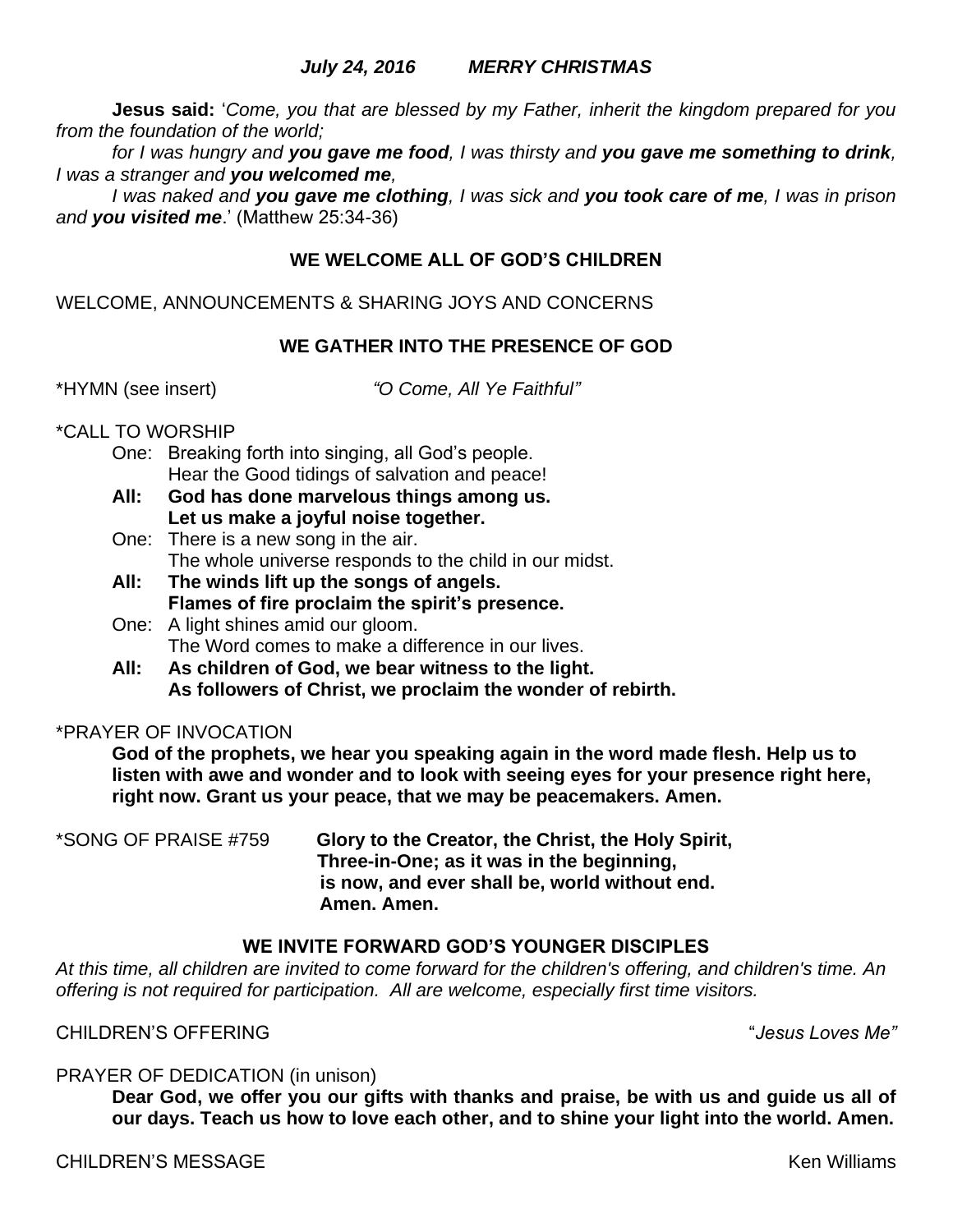### THE LORD'S PRAYER

**Our Father, who art in heaven, Hallowed be Thy name. Thy kingdom come; Thy will be done; on earth as it is in heaven. Give us this day our daily bread and forgive us our debts as we forgive our debtors. Lead us not into temptation, but deliver us from evil; for Thine is the Kingdom, and the Power, and the Glory forever. Amen**. (Children and youth may now go to their classes.)

| *HYMN NO. 131 | "It Came Upon a Midnight Clear" |
|---------------|---------------------------------|
|---------------|---------------------------------|

### **WE HEAR GOD'S WORD FOR US**

OLD TESTAMENT ISAiah 52: 7-10

One: How beautiful upon the mountain *Left Side: Are the feet of the messenger Right Side: Who brings peace Left Side: Who brings the good news Right Side: Who brings salvation Left Side: Who says: 'Your God Reigns'* One: Listen! Your sentinels lift up their voices. Together they sing for joy! *Left Side: For in plain sight Right side: they see the return of the Lord to Zion Left Side: Break forth into singing*

*Right Side: for the Lord has comforted God's people.*

## **All: And all the ends of the earth shall see God's salvation!**

| <b>GOSPEL</b>        | Matthew $1:1-17$        | (N.T. p. 1)               |
|----------------------|-------------------------|---------------------------|
| <b>GOSPEL</b>        | John 1:1-5              | (N.T. p. 94)              |
| <b>SERMON</b>        | "The Greatest of Women" | The Rev. Dr. Deborah Roof |
| <b>SPECIAL MUSIC</b> |                         | <b>Brian Lew</b>          |
|                      | .                       |                           |

### **WE RESPOND WITH PRAYER**

PASTORAL PRAYER

## **WE RESPOND WITH OUR FINANCIAL GIFTS**

## OFFERTORY INVITATION

God chooses us as partners in establishing the reign of righteousness and peace. Who will receive the Word because of what we share today for the work of our church in the world? Who will know God's love and faithfulness tomorrow *because* we live close to them as children of light?

OFFERTORY MUSIC

\*DOXOLOGY #780 **Praise God from whom all blessings flow; Praise God, all creatures here below; Praise God above, you heavenly host: Praise Father, Son, and Holy Ghost.**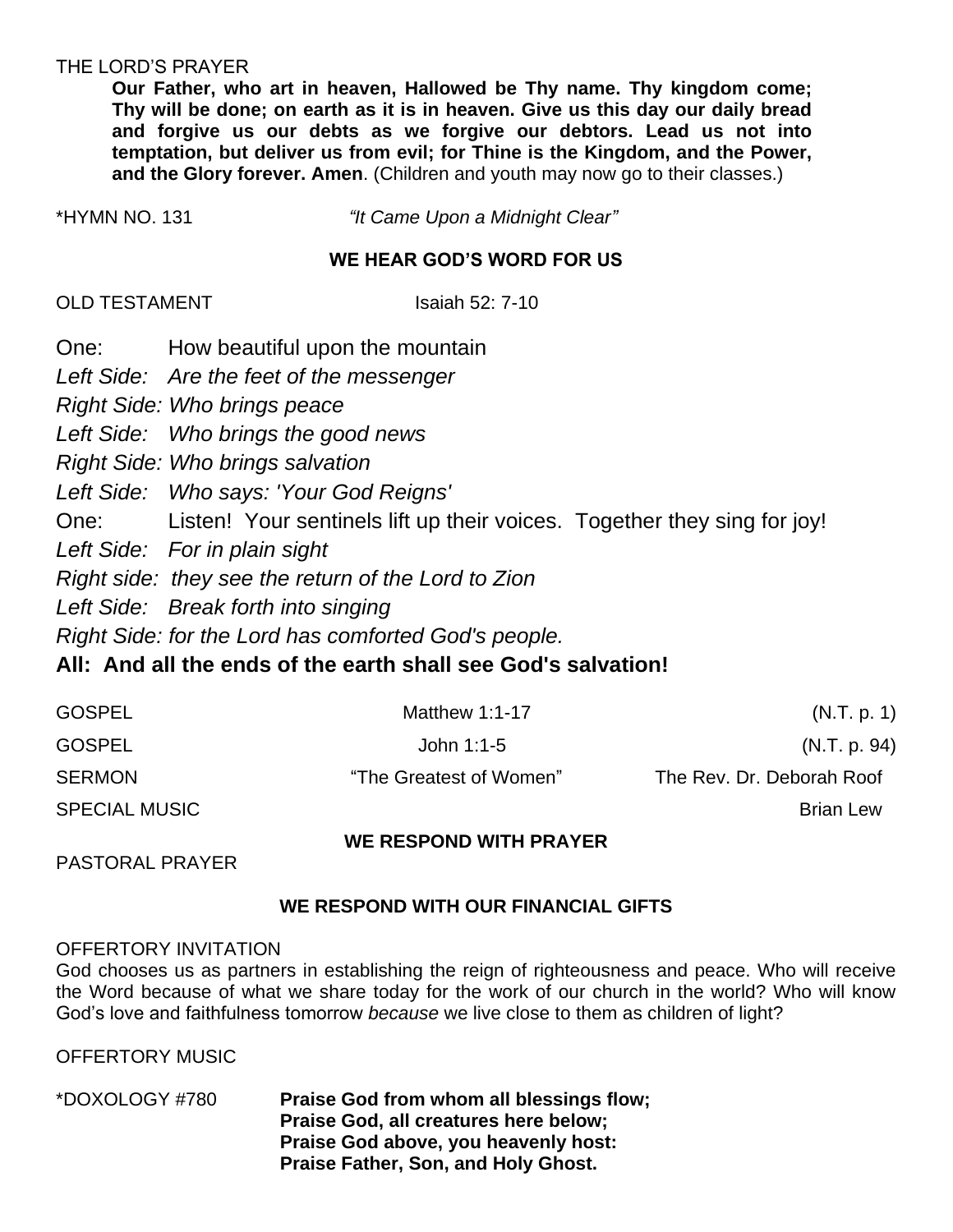### \*PRAYER OF DEDICATION

**No offering is adequate to express our thanks, loving God, but what we give, we bring with joy. May the good tidings of salvations live in these gifts and in our lives. May the ends of the earth know the steadfast love of God. Grant comfort to those who mourn, peace to those who face the world's turmoil, and joy to all who serve in Christ's name. Amen.**

#### **WE GO OUT TO LOVE AND SERVE A LOVING, SERVING GOD**

\*HYMN NO. 154 "*Go Tell It on the Mountain"*

BENEDICTION "Joy to the World"

CONGREGATIONAL RESPONSE**God be with you till we meet again; By good counsel guide, uphold you, With a shepherd's care enfold you: God be with you till we meet again**.

POSTLUDE *\*Indicates all that are able may stand.*

PASTOR The Rev. Dr. Deborah Roof ASSOCIATE PASTOR **The Rev. Heidi Carrington Heath** MUSIC DIRECTOR **Susan Handy** Susan Handy Susan Handy Susan Handy Susan Handy Susan Handy Susan Handy Susan Handy ACCOMPANIST/ORGANIST Chris Farren INTERIM ADMINISTRATIVE ASSISTANT **Rebecca Cobban** 

MINISTERS OF THE CHURCH MINISTERS OF THE CHURCH DEACONS OF THE MONTH SARAH SARAH SARAH Keller and Diane Dunn LAY READER Cindy Pingree USHERS **Becky Fleury and Verna Elwell** Joe Weaver and Sue Hunt Michael Bryan GREETER(s) Diane Breeden

#### **First Parish Congregational Church, United Church of Christ** PO BOX 114, 47 East Derry Rd East Derry, NH 03041 Tel. 603.434.0628 Fax. 603.437.3001 Interim Office Manager: Rebecca Cobban Email: officemgr@fpc-ucc.org Office Hours: Monday-Friday 10:00 AM – 4:30 PM Our website [www.fpc-ucc.org](http://www.fpc-ucc.org/) Find us and 'friend us' on Faceboo[k www.facebook.com/fpcucc](http://www.facebook.com/fpcucc)



**Boy Scout Bake Sale –** The boy scouts are having a bake sale fundraiser after church **today!!**

**Food Pantry Donations –** We are in need of food pantry donations, they must be nonperishable and nonglass. Please help us support our local food pantry, every donation counts.

**Fireworks Cruise!! –** Join us on August 10<sup>th</sup> at 7pm for the annual Youth Ministry Fireworks Cruise. Tickets are being sold after church, \$15 each or 4 for \$50. Please see Paula Robinson after church to purchase tickets.